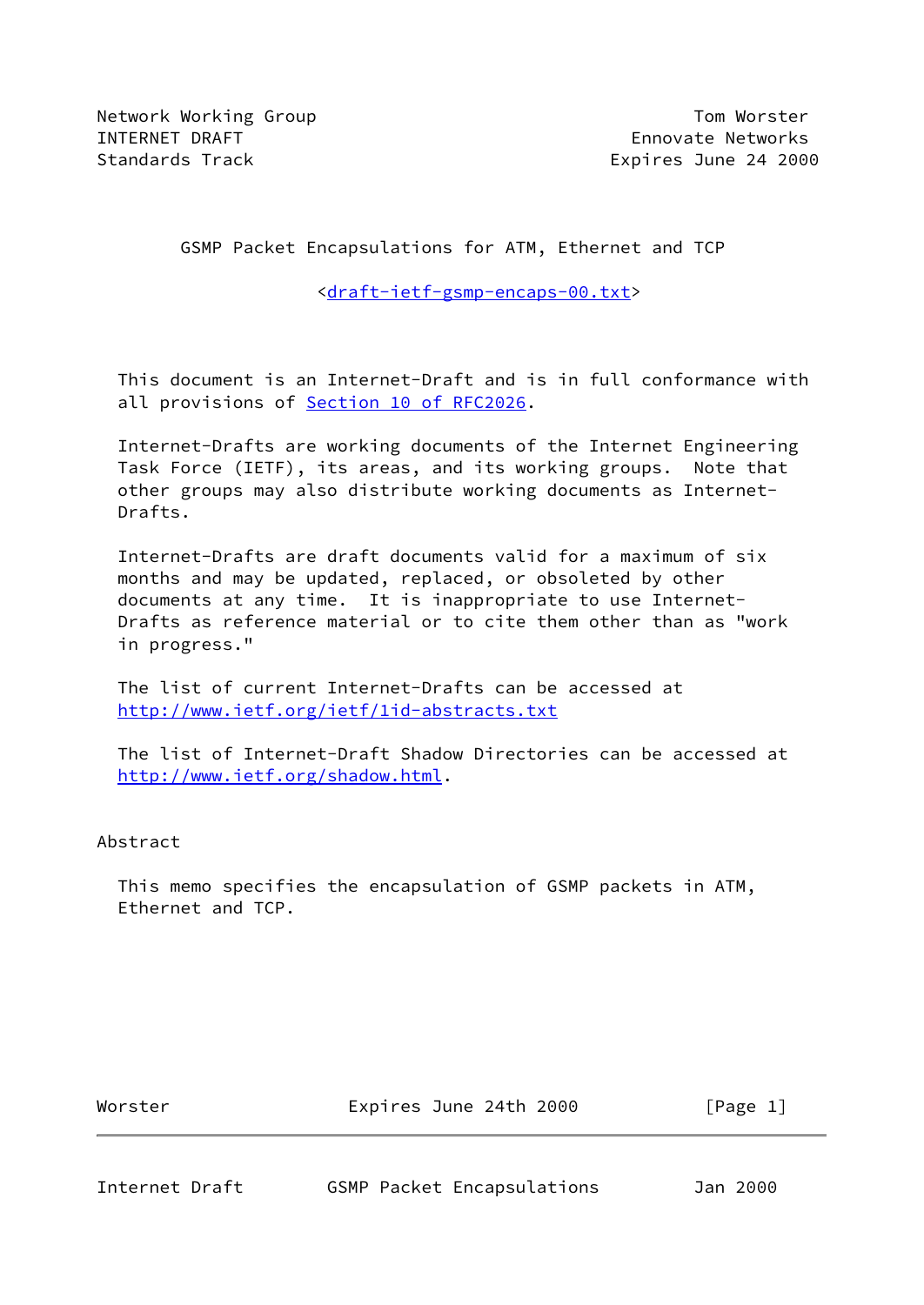## <span id="page-1-0"></span>[1](#page-1-0). Introduction

GSMP packets are defined in  $[\underline{1}]$  and may be encapsulated in several different protocols for transport. This memo specifies their encapsulation in ATM AAL-5, in Ethernet or in TCP. Other encapsulations may be defined elsewhere.

#### <span id="page-1-1"></span>[2](#page-1-1). ATM Encapsulation

 GSMP packets are variable length and for an ATM data link layer they are encapsulated directly in an AAL-5 CPCS-PDU  $[3]$  $[3]$  with an LLC/SNAP header as illustrated:

| $\Theta$ | 1 2 3 4 5 6 7 8 9 0 1 2 3 4 5 6 7 8 9 0 1 2 3 4 5 6 7 8 9 0 1 |  |  |
|----------|---------------------------------------------------------------|--|--|
|          |                                                               |  |  |
|          | $LLC (0xAA-AA-03)$                                            |  |  |
|          |                                                               |  |  |
|          | SNAP (0x00-00-00-88-0C)                                       |  |  |
|          | --+-+-+-+-+-+-+-+-+-+-+-+-+-+                                 |  |  |
|          |                                                               |  |  |
|          | <b>GSMP Message</b>                                           |  |  |
|          |                                                               |  |  |
|          |                                                               |  |  |
|          | Pad $(0 - 47$ octets)                                         |  |  |
|          |                                                               |  |  |
|          |                                                               |  |  |
|          | AAL-5 CPCS-PDU Trailer (8 octets)                             |  |  |
|          |                                                               |  |  |
|          |                                                               |  |  |

 (The convention in the documentation of Internet Protocols [[4\]](#page-6-2) is to express numbers in decimal. Numbers in hexadecimal format are specified by prefacing them with the characters "0x". Numbers in binary format are specified by prefacing them with the characters "0b". Data is pictured in "big-endian" order. That is, fields are described left to right, with the most significant octet on the left and the least significant octet on the right. Whenever a diagram shows a group of octets, the order of transmission of those octets is the normal order in which they are read in English. Whenever an octet represents a numeric quantity the left most bit in the diagram is the high order or most significant bit. That is, the bit labelled 0 is the most significant bit. Similarly, whenever a multi-octet field represents a numeric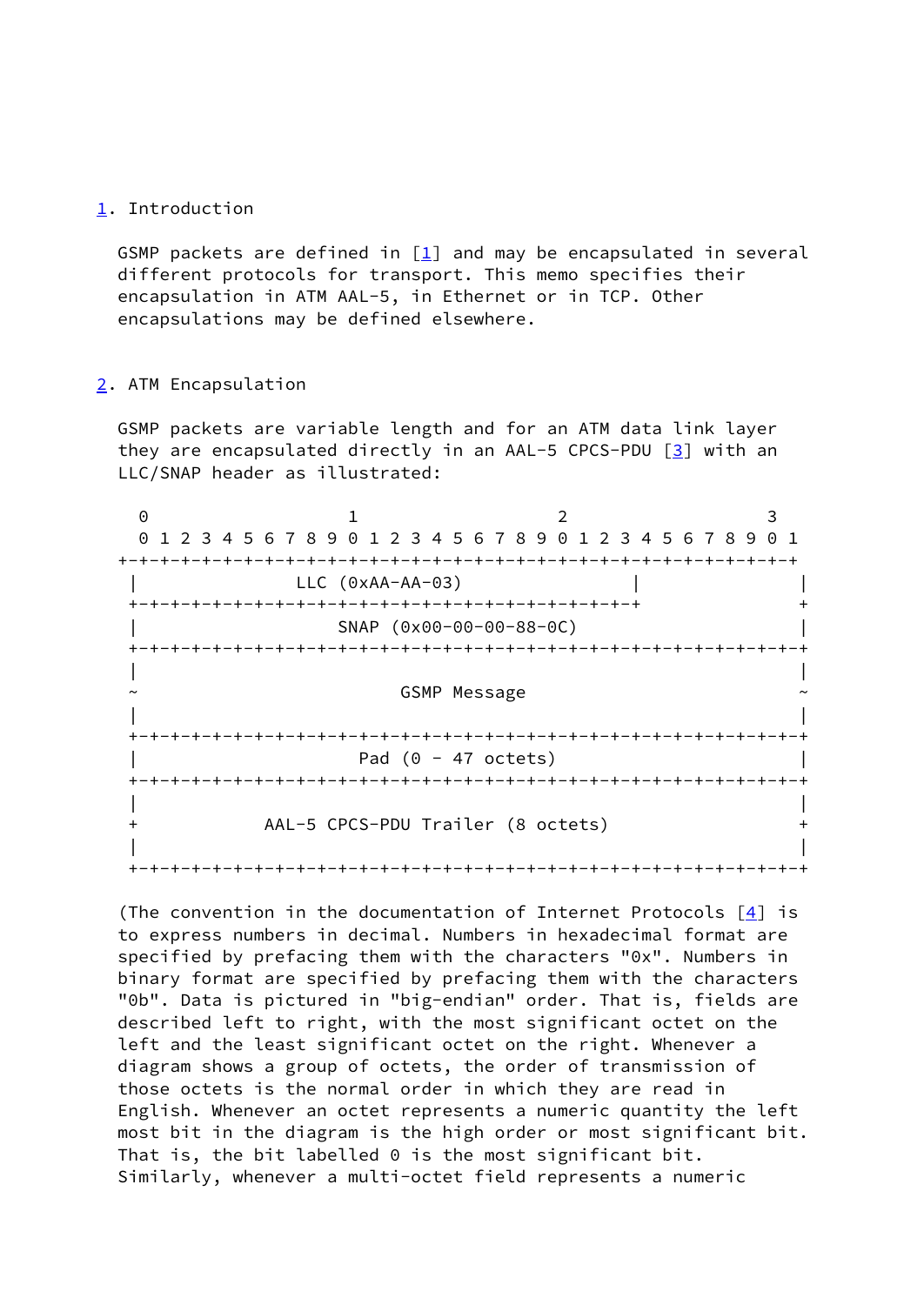Internet Draft GSMP Packet Encapsulations Jan 2000

 quantity the left most bit of the whole field is the most significant bit. When a multi-octet quantity is transmitted, the most significant octet is transmitted first. This is the same coding convention as is used in the ATM layer  $[1]$  and AAL-5  $[3]$  $[3]$ .)

The LLC/SNAP header contains the octets: 0xAA 0xAA 0x03 0x00 0x00 0x00 0x88 0x0C. (0x880C is the assigned Ethertype for GSMP.)

 The maximum transmission unit (MTU) of the GSMP Message field is 1492 octets.

 The virtual channel over which a GSMP session is established between a controller and the switch it is controlling is called the GSMP control channel. The default VPI and VCI of the GSMP control channel for LLC/SNAP encapsulated GSMP messages on an ATM data link layer is:

 $VPI = 0$  $VCI = 15.$ 

<span id="page-2-0"></span>[3](#page-2-0). Ethernet Encapsulation

 GSMP packets may be encapsulated on an Ethernet data link as illustrated: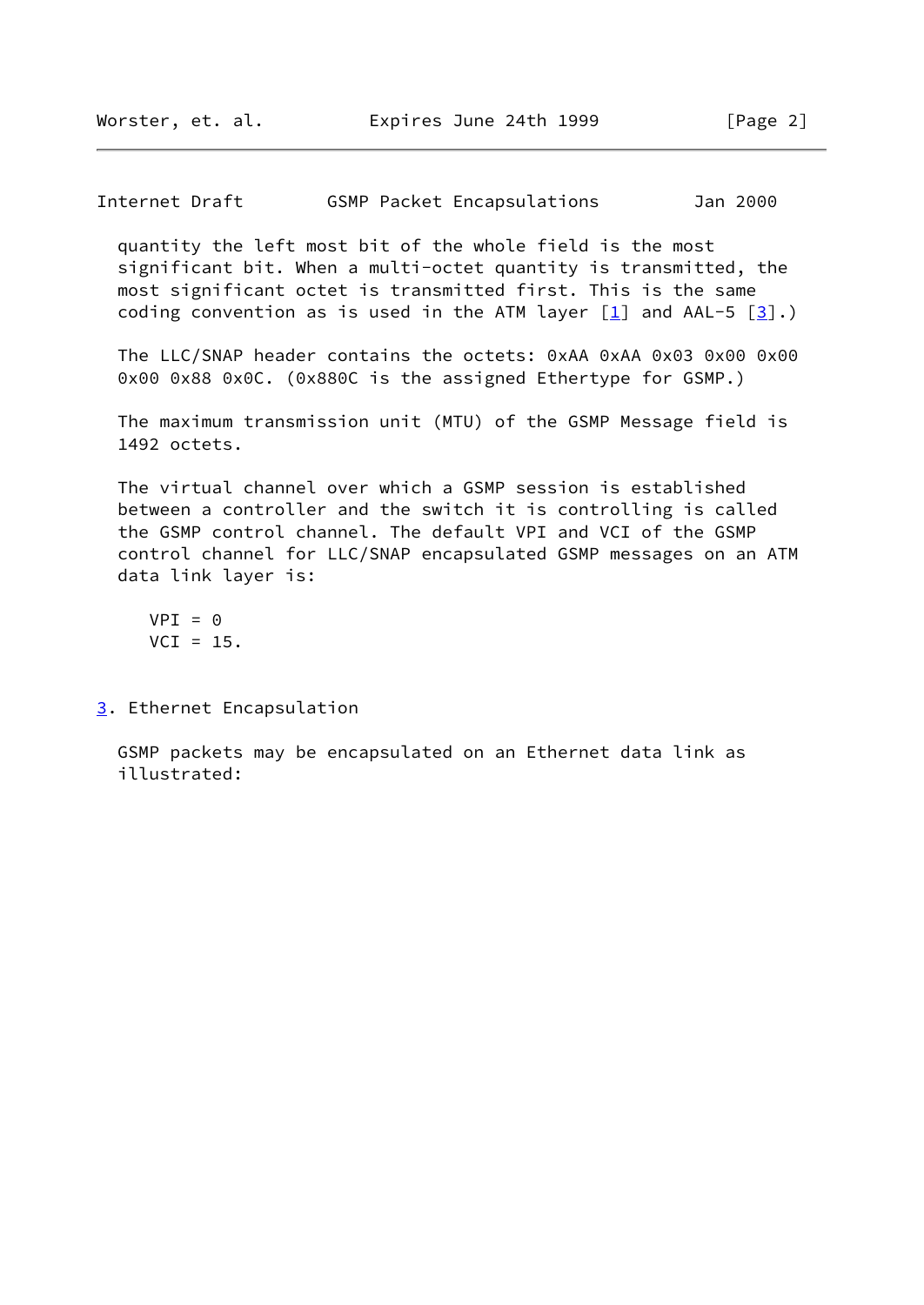| Internet Draft                                           | GSMP Packet Encapsulations                                              | Jan 2000               |  |  |  |
|----------------------------------------------------------|-------------------------------------------------------------------------|------------------------|--|--|--|
| $\Theta$<br>0                                            | 2<br>1<br>1 2 3 4 5 6 7 8 9 0 1 2 3 4 5 6 7 8 9 0 1 2 3 4 5 6 7 8 9 0 1 | 3                      |  |  |  |
|                                                          | Destination Address                                                     |                        |  |  |  |
| ·+-+-+-+-+-+-+-+-+-+-+-+-+-+-+-+-                        | +-+-+-+-+-+-+-+-+-+-+-+-+-+-+-                                          |                        |  |  |  |
| Source Address                                           |                                                                         |                        |  |  |  |
| Ethertype (0x88-0C)<br>-+-+-+-+-+-+-+-+-+-+-+-+-+-+-+-+- |                                                                         |                        |  |  |  |
|                                                          | <b>GSMP Message</b>                                                     |                        |  |  |  |
|                                                          | Sender Instance                                                         | -+-+-+-+-+-+-+-+-+-+-+ |  |  |  |
|                                                          | Receiver Instance                                                       |                        |  |  |  |
|                                                          | Pad                                                                     |                        |  |  |  |
|                                                          | Frame Check Sequence                                                    |                        |  |  |  |

## Destination Address

 For the SYN message of the adjacency protocol the Destination Address is the broadcast address 0xFFFFFFFFFFFF. (Alternatively, it is also valid to configure the node with the unicast 48-bit IEEE MAC address of the destination. In this case the configured unicast Destination Address is used in the SYN message.) For all other messages the Destination Address is the unicast 48- bit IEEE MAC address of the destination. This address may be discovered from the Source Address field of messages received during synchronisation of the adjacency protocol.

## Source Address

 For all messages the Source Address is the 48-bit IEEE MAC address of the sender.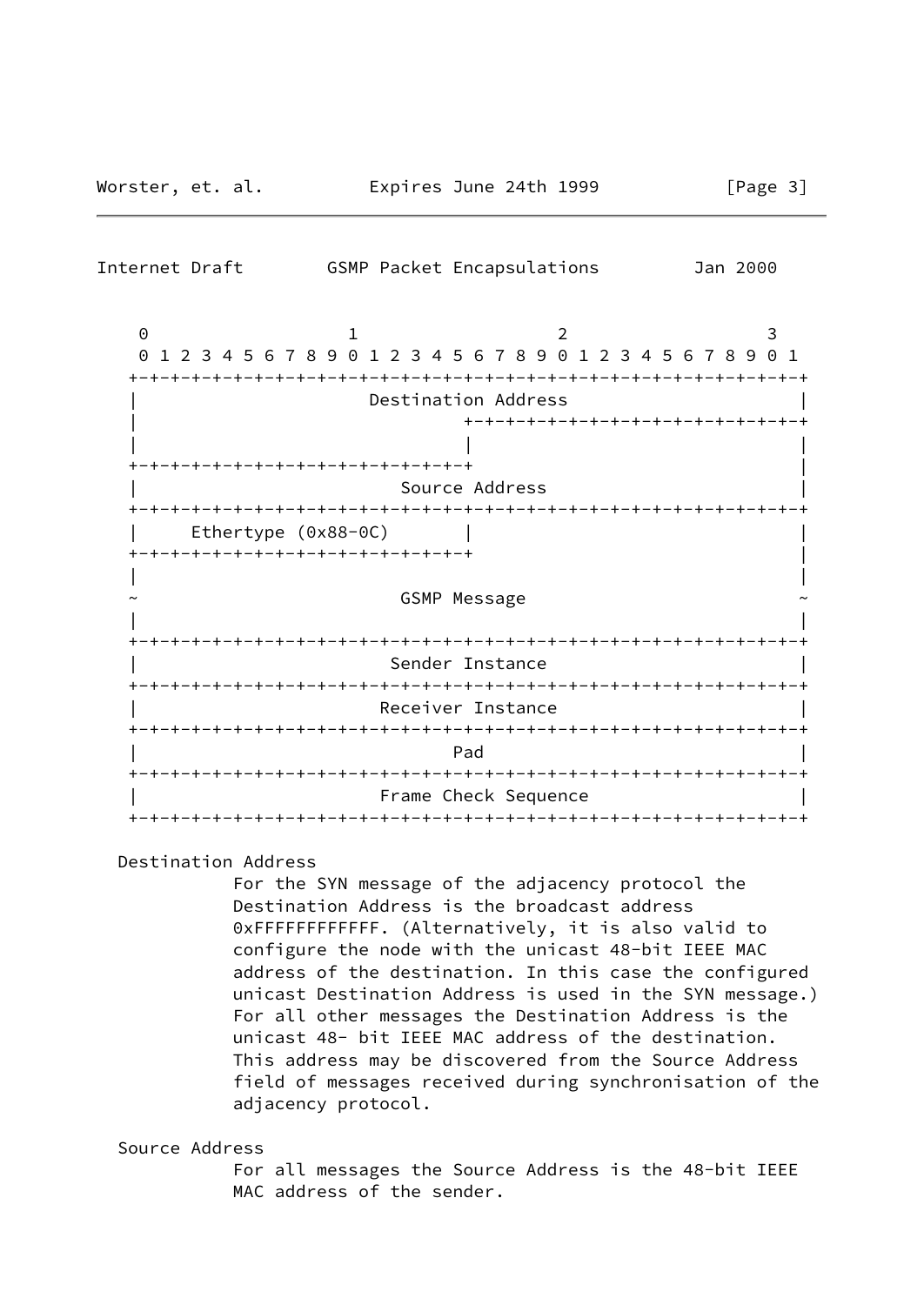Ethertype The assigned Ethertype for GSMP is 0x880C. GSMP Message The maximum transmission unit (MTU) of the GSMP Message field is 1492 octets.

| Worster, et. al. |  | Expires June 24th 1999 |  | [Page 4] |  |
|------------------|--|------------------------|--|----------|--|
|                  |  |                        |  |          |  |

Internet Draft GSMP Packet Encapsulations Jan 2000

Sender Instance

 The Sender Instance number for the link obtained from the adjacency protocol. This field is already present in the adjacency protocol message. It is appended to all non- adjacency GSMP messages in the Ethernet encapsulation to offer additional protection against the introduction of corrupt state.

#### Receiver Instance

 The Receiver Instance number is what the sender believes is the current instance number for the link, allocated by the entity at the far end of the link. This field is already present in the adjacency protocol message. It is appended to all non-adjacency GSMP messages in the Ethernet encapsulation to offer additional protection against the introduction of corrupt state.

Pad

 The minimum length of the data field of an Ethernet packet is 46 octets. If necessary, padding should be added such that it meets the minimum Ethernet frame size. This padding should be octets of zero and it is not considered to be part of the GSMP message.

 After the adjacency protocol has achieved synchronisation, for every GSMP message received with an Ethernet encapsulation, the receiver must check the Source Address from the Ethernet MAC header, the Sender Instance, and the Receiver Instance. The incoming GSMP message must be discarded if the Sender Instance and the Source Address do not match the values of Sender Instance and Sender Name stored by the "Update Peer Verifier" operation of the GSMP adjacency protocol. The incoming GSMP message must also be discarded if it arrives over any port other than the port over which the adjacency protocol has achieved synchronisation. In addition, the incoming message must also be discarded if the Receiver Instance field does not match the current value for the Sender Instance of the GSMP adjacency protocol.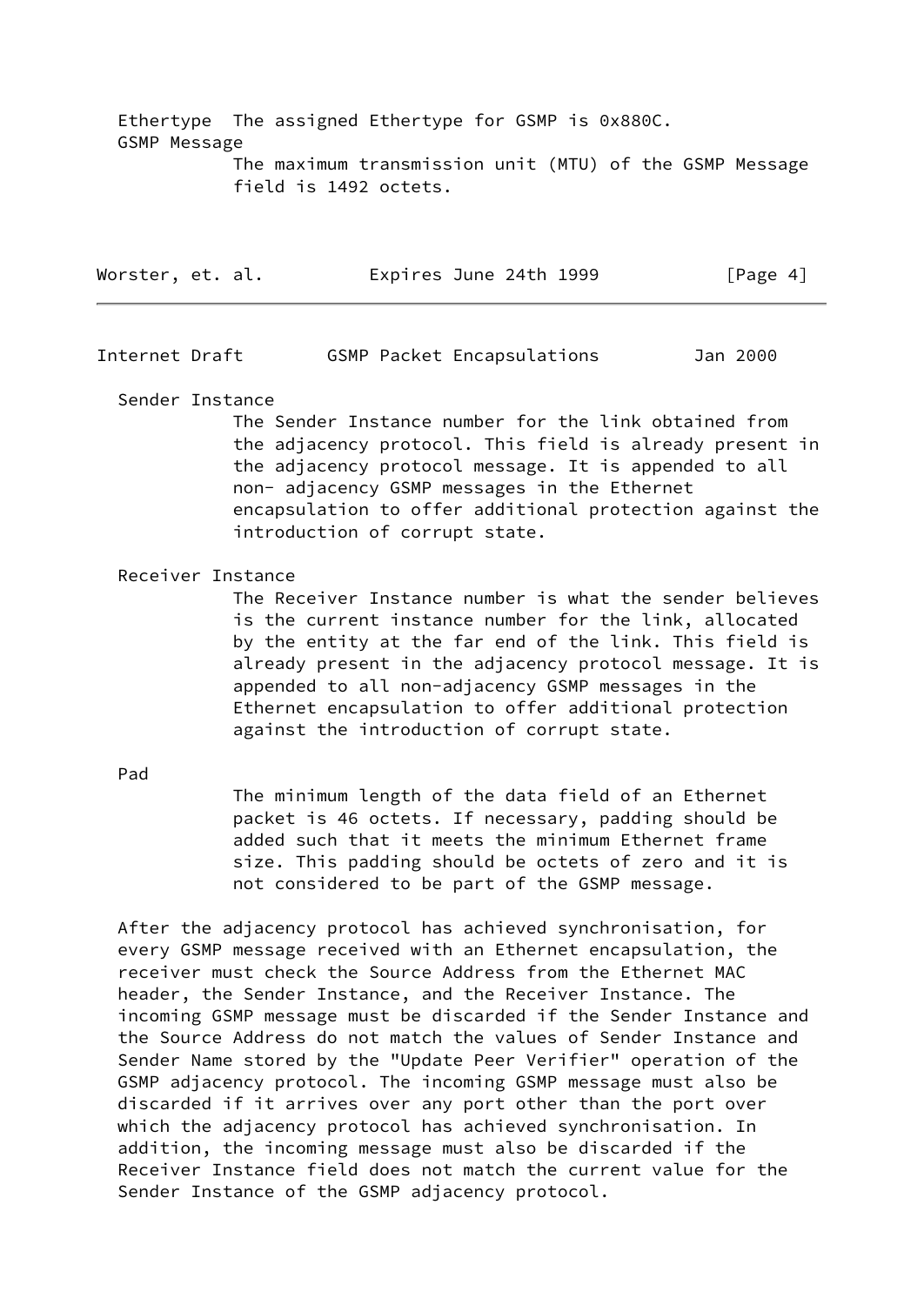#### <span id="page-5-0"></span>[4](#page-5-0). TCP/IP Encapsulation

 GSMP messages may be transported over an IP network using the TCP encapsulation. TCP provides reliable transport, network flow control, and end-system flow control suitable for networks that may have high loss and variable or unpredictable delay. The GSMP encapsulation in TCP/IP also provides sender authentication using an MD5 digest.

| Worster, et. al. | Expires June 24th 1999 | [Page 5] |
|------------------|------------------------|----------|
|------------------|------------------------|----------|

## Internet Draft GSMP Packet Encapsulations Jan 2000

 For TCP encapsulations of GSMP messages, the controller runs the client code and the switch runs the server code. Upon initialisation, the server is listening on GSMP's (proposed) well known port number. The controller establishes a TCP connection with each switch it manages. Adjacency protocol messages, which are used to synchronise the controller and switch and maintain handshakes, are sent by the controller to the switch after the TCP connection is established. GSMP messages other than adjacency protocol messages may be sent only after the adjacency protocol has achieved synchronisation.

## <span id="page-5-1"></span>[4.1](#page-5-1) Message Formats

 GSMP messages are sent over a TCP connection. A GSMP message is processed only after it is entirely received. A four-byte TLV header field is prepended to the GSMP message to provide delineation of GSMP messages within the TCP stream.

0 1 2 3 0 1 2 3 4 5 6 7 8 9 0 1 2 3 4 5 6 7 8 9 0 1 2 3 4 5 6 7 8 9 0 1 +-+-+-+-+-+-+-+-+-+-+-+-+-+-+-+-+-+-+-+-+-+-+-+-+-+-+-+-+-+-+-+-+ | Type (0x88-0C) | Length | |-+-+-+-+-+-+-+-+-+-+-+-+-+-+-+-+-+-+-+-+-+-+-+-+-+-+-+-+-+-+-+-+ | | GSMP Message  $\sim$  | | +-+-+-+-+-+-+-+-+-+-+-+-+-+-+-+-+-+-+-+-+-+-+-+-+-+-+-+-+-+-+-+-+

Type

 This 2-octet field indicates the type code of the following message. The type code for GSMP messages is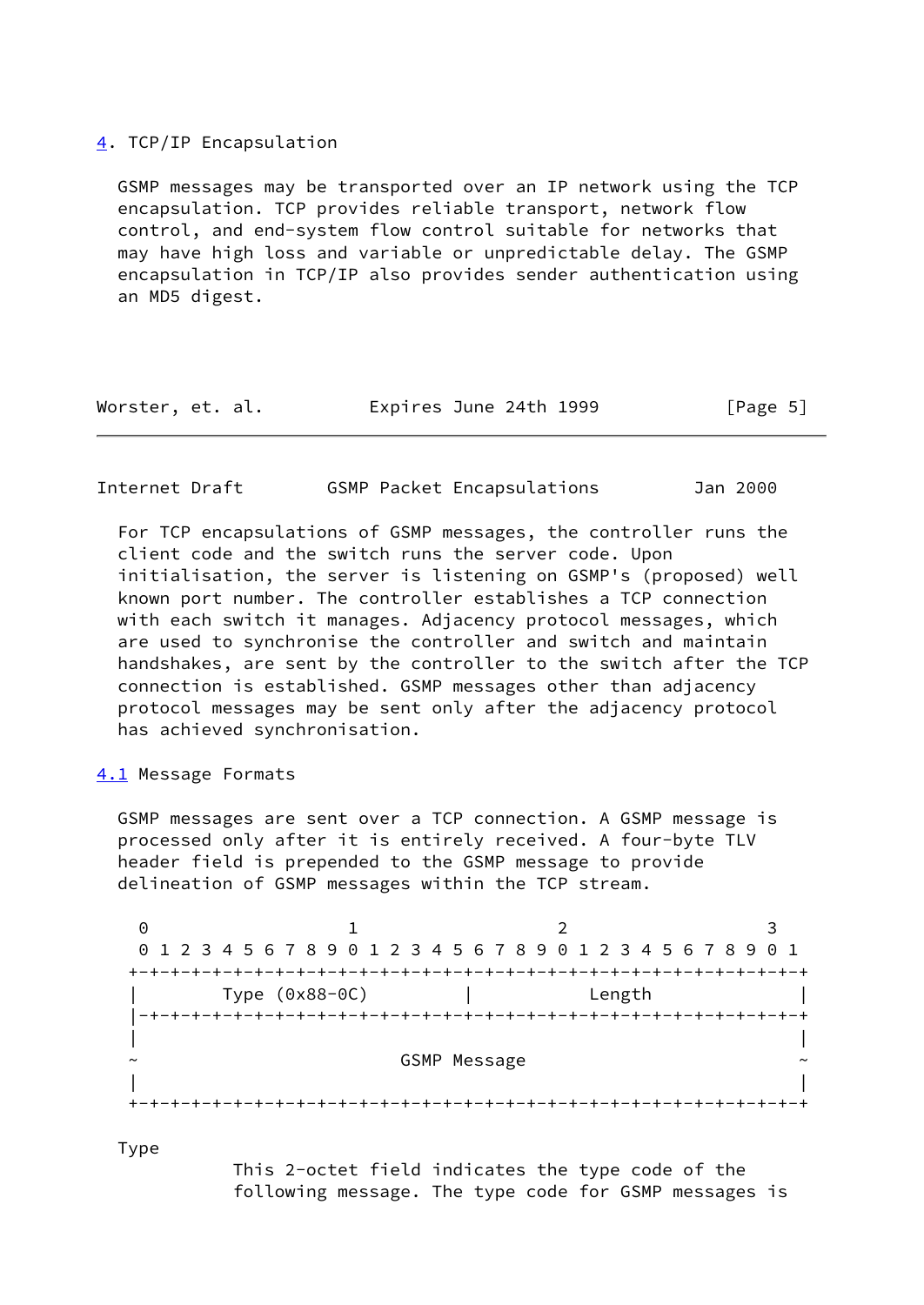0x00-0C (i.e. the same as GSMP's Ethertype).

 Length: This 2-octet unsigned integer indicates the total length of the GSMP message only. It does not including the 4 byte TLV header.

<span id="page-6-3"></span>[4.2](#page-6-3) Security consideration

 To ensure the authenticity and security of GSMP messages which are transported through an IP network standard security measures should be used. GSMP provides for a two-layer security mechanism. The first layer of security mechanism is applied to network layer using IP-Sec  $(RFC 2401)$  $(RFC 2401)$   $[5]$  $[5]$ .

| Worster, et. al. | Expires June 24th 1999 | [Page 6] |
|------------------|------------------------|----------|
|------------------|------------------------|----------|

Internet Draft GSMP Packet Encapsulations Jan 2000

<span id="page-6-5"></span>[5](#page-6-5). Security Considerations

 The security of GSMP's TCP/IP control channel has been addressed in [Section 4.2](#page-6-3). Security over ATM and Ethernet must be provided at the link layer. [need some more detail on minimum ip sec requirements -- ed]

#### References

- <span id="page-6-0"></span> [1] T. Worster, "General Switch Management Protocol," Internet-Draft [draft-ietf-gsmp-03,](https://datatracker.ietf.org/doc/pdf/draft-ietf-gsmp-03) Jan 2000.
- [2] "B-ISDN ATM Layer Specification," International Telecommunication Union, ITU-T Recommendation I.361, Mar. 1993.
- <span id="page-6-1"></span> [3] "B-ISDN ATM Adaptation Layer (AAL) Specification," International Telecommunication Union, ITU-T Recommendation I.363, Mar. 1993.
- <span id="page-6-2"></span> [4] Reynolds, J., and J. Postel, "Assigned Numbers," STD 2, [RFC 1700,](https://datatracker.ietf.org/doc/pdf/rfc1700) October 1994.
- <span id="page-6-4"></span>[5] IP

Sec